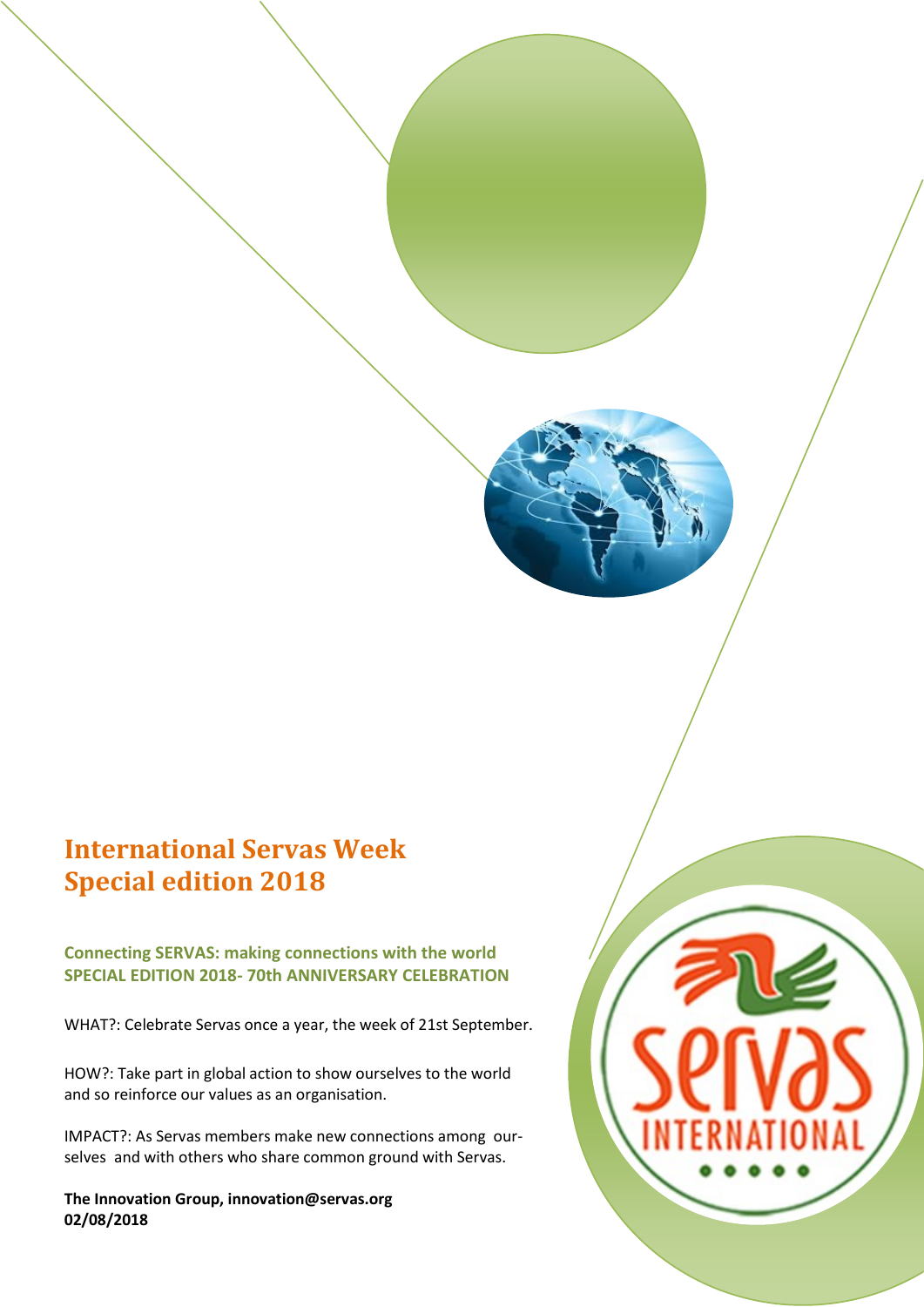

## **INTERNATIONAL SERVAS WEEK SPECIAL EDITION 2018**

As you know, every year Innovation group invite you to celebrate Servas the week of 21<sup>st</sup> of September, international peace day. But this year we propose you to organize an anniversary party as well, to celebrate our 70th years together. We think we can celebrate Servas every day and every moment, to celebrate being part of such a long-standing organization that promotes values of peace and friendship. Of course this celebration can be the date you prefer, preferably in the week of 21st of September or let's celebrate twice in the year.

### **70TH ANNIVERSARY CELEBRATION PICTURES COLLECTION**

Innovation group want to start a new collection of pictures of Servas events and we think the 70<sup>th</sup> anniversary is the best occasion to do it.

**We will collect pictures from 2018 and 2019 events related with our anniversary and with the International Servas Week Special Edition 2018,** with a photo caption indicating the country and a brief explanation of the event (and the picture credits). We will choose some of this pictures to contribute to a Servas Peace Calendar and all of them will be part of a commemorative anniversary album and it will be published on our website. Let's make some original photos!

**Send your pictures to [innovation@servas.org](mailto:innovation@servas.org) with a good quality, with the country and the name of the person who made the picture, a photo caption and a brief explanation of the event.**

#### **How can we contribute to this International Servas Week?**

**Making Connections:** Servas members reaching out to connect with those in the organisation and those not.

During the Servas week we could organise activities in our neighbourhood, region or country to promote new connections with each other and with others outside of Servas. These activities could be related to Servas values such as: **Peace, Solidarity, Service, Hospitality, Understanding.**

The emphasis is on it being a creative process, each group deciding the activity that is best for them and so choosing how they will celebrate being members of Servas.

#### **Some suggestions to make connections:**

- With our neighbours and friends not in Servas.
- With other Servas members nearby.
- With different cultures as well as our own within our community.
- With our environment.
- With Servas national groups across nearby borders.
- Through our language, showing others how to improve communication.
- With other organizations.